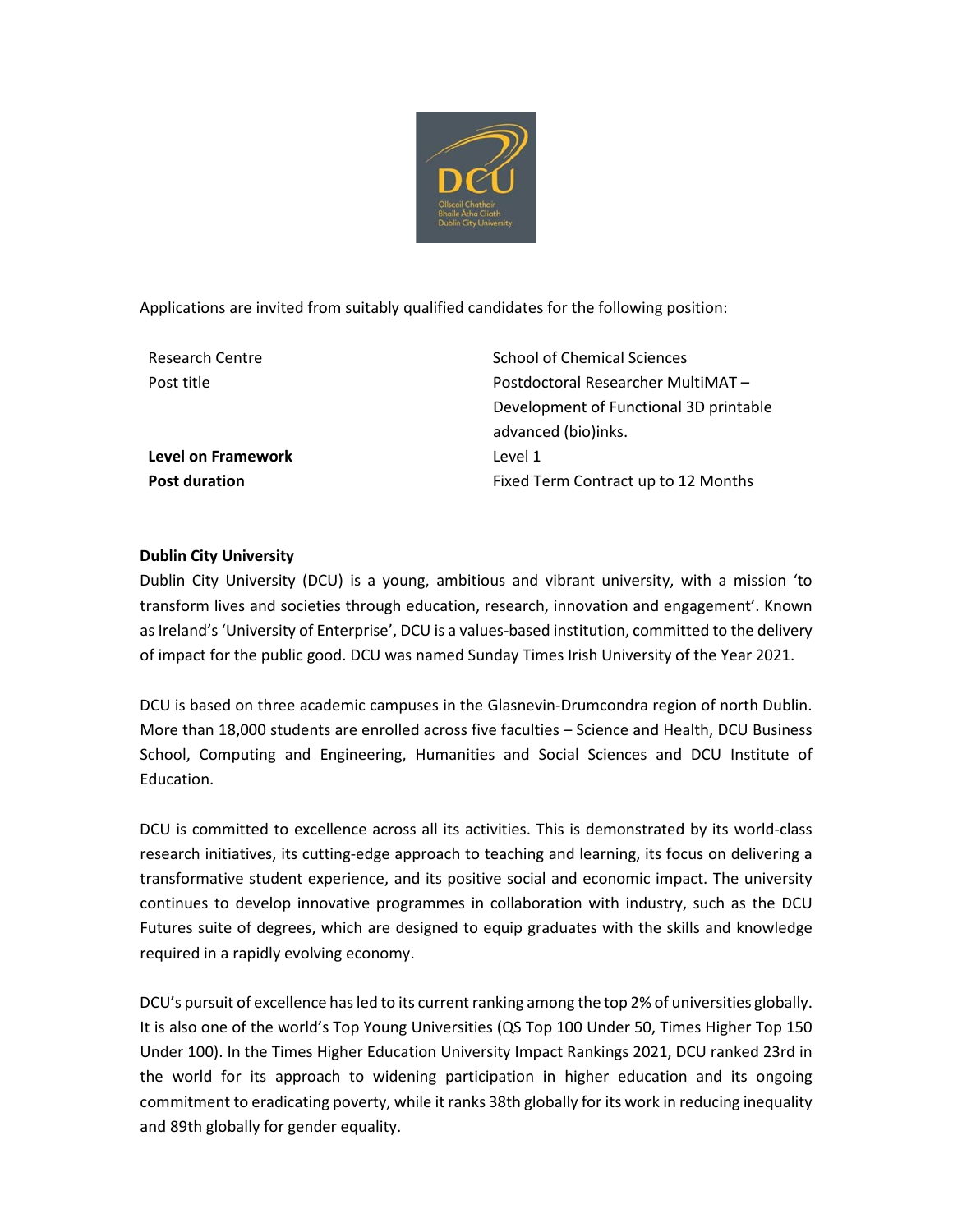The university is ranked 23rd in the world and first in Ireland for its graduate employment rate, according to the 2020 QS Graduate Employability Rankings. Over the past decade, DCU has been the leading Irish university in the area of technology transfer, as reflected by licensing of intellectual property.

As part of this role the researcher will be required to participate in the DCU Research Career Framework. This framework is designed to provide significant professional development opportunities to Researchers and offer the best opportunities in terms of a wider career path.

### **Background & Role**

The School of Chemical Sciences at Dublin City University invites applications for a Postdoctoral Researcher in materials science, polymer science and (bio)ink formulation to work on the formulation and optimisation of multicomponent bioactive bioinks, e.g., biomolecules incorporation in a conductive stimuli-responsive polymers matrix, that will enable the sensors to be 3D printed at low temperatures. The goal of this specific project is to develop stable advanced functional bioinks, e.g., active biomolecules incorporated in an electronically conducting, stimuliresponsive polymer matrix, allowing sensor platforms to be 3D (bio)printed at low temperatures in complex printed architectures. The project will be develop in collaboration with Prof. Yann Pellegrin - Nantes University (France) and Prof. Robert Forster – DCU (Ireland).

We are seeking a Postdoctoral Researcher (PD) with a PhD in materials science/polymer science/ biosensor/electrochemistry focused strongly on the formulation and optimisation of inks for 3D (bio) printing as well as experience in 3D (bio)printing and ink/materials characterisation.

Successful candidates will be required to have good understanding of the interaction between (conductive) polymers, organic solvents and biomolecules (antibodies) within the bioink. Also, the stability, biodegradability, cytotoxicity and bioactivity of the 3D bioprinted structures will also be investigated by the PD.

The successful candidate will join a multidisciplinary research team working to formulate a multicomponent smart bioink, optimise and test the 3D (bio) printed sensor structures. The bioinks developed will be applied on the creation of a reliable, stable and reproducible (bio)sensors platform that allows multianalyte detection, e.g., pathogen detection – E. Coli and Salmonella.

Knowledge of the key aspects of electrochemical biosensor design, e.g., sensitivity, background noise, available potential window, and how these are influenced by the ink composition is an advantage.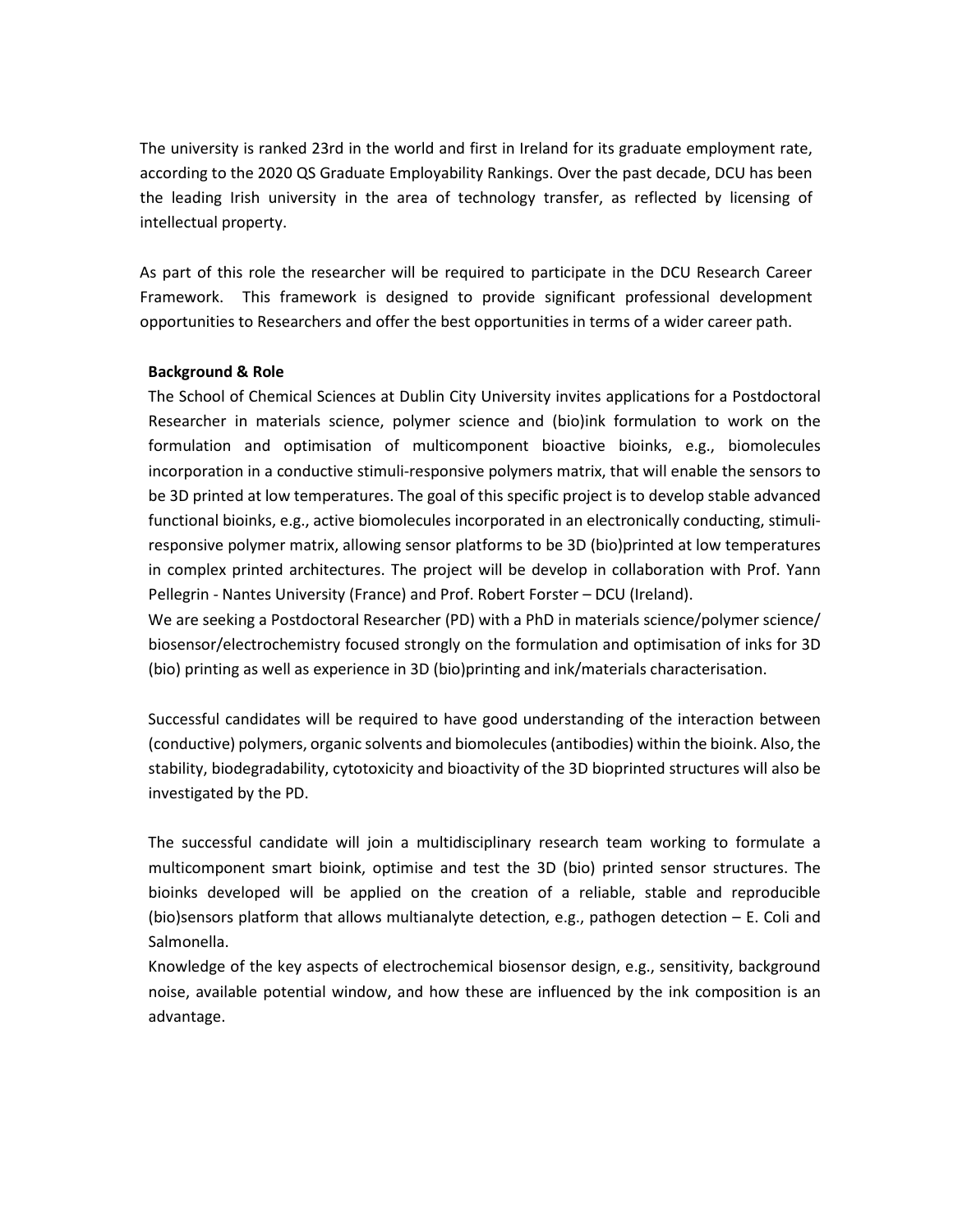## **Principal Duties and Responsibilities**

Reporting to the Principal Investigator the Postdoctoral Researcher will:

- Conduct and deliver a programme of research to the highest standard under the supervision and direction of the PI.
- Assist the PIs on project planning to ensure all milestones and deliverables are met particularly regarding the practical demonstration of the bioink formulation and sensor technology.
- Assist the work of other Post-Doctoral researchers on the programme.
- Supervise and assist undergraduate students working in this area with their research.
- Provide weekly updates and a monthly written report on progress.
- Engage in teaching and teaching assistance as assigned by the Head of School under the direction of the Principal Investigator.
- Compile, analyse and interpret data generated in the project on an ongoing basis.
- Produce a full report and presentation at the end of the contract.
- Assist the team's ongoing communication and dissemination efforts including social media and project website.
- Liaise with both internal and external stakeholders including industry and academic partners / collaborators.
- Engage in appropriate training and development opportunities as required by the
- Principal Investigator, the School or Research Centre, or the University. Carry out administrative work associated with the programme of research as necessary

# **Minimum Criteria**

- Applicants should have a PhD in material sciences, materials chemistry, polymer science, or 3D printable bioinks for electrochemical application.
- Laboratory experience in (bio)ink formulation using nanomaterials, biomolecules (proteins, nucleic acids and cells), 3D bioprinted structures characterisation (e.g., rheology, cytocompatibility, bioactivity loss, layer stacking, filament fall, extrusion force, shelf-life and compression tests).
- Demonstrated strong work ethic, as well as an independent and creative mind set and a deep commitment to problem-solving.
- Excellent interpersonal skills as well as verbal and written communication skills.
- Very good organisational skills with an ability to prioritise workloads and to work successfully on their own initiative.

In addition, it is desirable that the candidate has experience in:

- Postdoctoral experience, graduate qualification, e.g., in bioink formulation, optimisation and characterisation.
- Knowledge in electrochemistry is desirable.